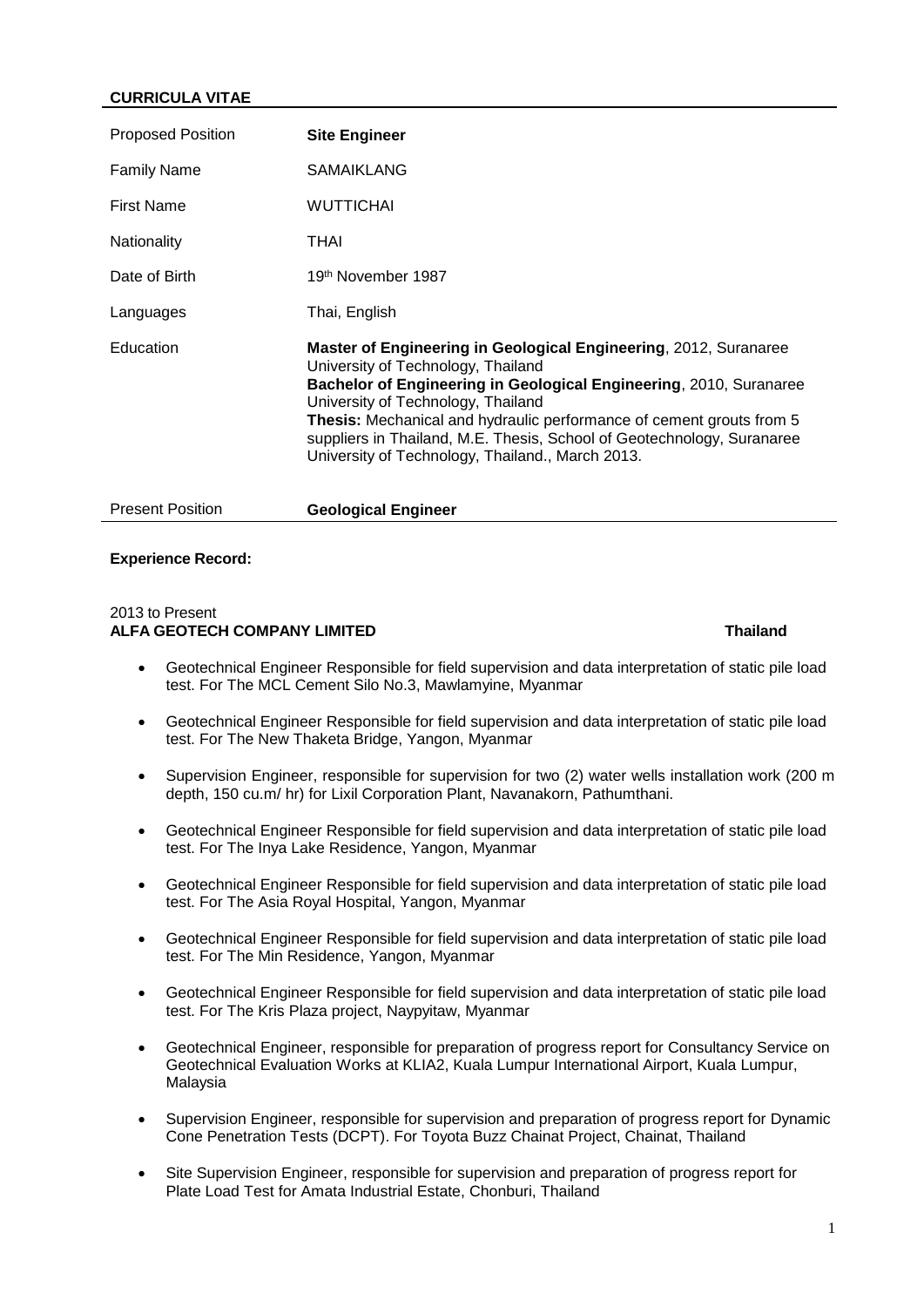- Geological Engineer, responsible for supervision and preparation of progress report for Bored pile coring works activity prior to investigate the base condition of bored pile after Static Load of LNG storage Tanks for PTTLNG LNG Receiving Terminal Expansion Project– Phase II, Map Ta Phut, Rayong, Thailand
- Supervision Engineer, responsible for supervision and preparation of progress report for static pile load test. For CNT Office Building Project at Bang Na, Bangkok, Thailand
- Site Supervision Engineer, responsible for supervision and preparation of progress report for static pile load test in ORV Area. For The PTTLNG LNG Receiving Terminal Expansion Project– Phase II, Map Ta Phut, Rayong, Thailand
- Site Engineer, responsible for supervision and preparation of progress report for static pile load test. For Mitsui House Project at Sukhumvit soi 53,Bangkok, Thailand
- Geotechnical Engineer Responsible for inspect the excavated materials at the tips of all piles for confirming the pile termination criteria of test piles with a total number of 8. For The PTTLNG LNG Receiving Terminal Expansion during Testing Stage – Phase II Project, Map Ta Phut, Rayong, Thailand
- Site Engineer Responsible for field supervision and data interpretation of static pile load test with a total number of 5. For The Hill Top Vista Project, Yangon, Myanmar
- Responsible for stone column single load test for Upstream Project for Hygiene and Value Added Products (UHV), IRPC Public Company Limited in Amphoe Muang, Rayong, Thailand
- Responsible for field supervision of soil investigation (with 7 boreholes) for Blanking Shop PH-3 for FORD Thailand Manufacturing Project at Eastern Hemaraj Industrial Estate Rayong Province, Thailand.
- Site Engineer, responsible for geological investigation and seismic refraction survey for private residential Villa at point yamu Phuket province, Thailand.
- Responsible for supervision on soil investigation work as well as special in-situ soil testing i.e. downhole seismic test, soil resistivity test, pressuremeter test etc.

### 2009 to 2013

### **SCHOOL OF GEOTECHNOLOGY, SURANAREE UNIVERSITY OF TECHNOLOGY Thailand**

Technical Papers: Samaiklang, W., Fuenkajorn, K., 2013. Mechanical and hydraulic performance of cement grouts from 5 suppliers in Thailand. In Proceedings of the Fourth Thailand Symposium on Rock Mechanics. Nakhon Ratchasima, Thailand, 24-25 January 2013.

2011 to Mar. 2013, senior research assistant in Geomechanics Research Unit (GMR), Suranaree University of Technology, on research related to geomechanical laboratory testing.

- Conducted laboratory testing in rock mechanics for foundation of siam city cement Co., Ltd., Cambodia.
- Conducted laboratory testing in rock mechanics for pit slope and foundation of Sepon mine, Lao PDR.
- Conducted laboratory testing in rock mechanics for pit slope of East Star Co., Ltd., Lumphun Province.
- Conducted laboratory testing in rock mechanics for final pit wall stability at Siam City Cement Company Ltd., Saraburi Province.
- Conducted laboratory testing in rock mechanics for pit wall Limestone quarry of Siam Cement Group, Saraburi Province.
- Conducted laboratory testing in rock mechanics for salt subsided of Pimai Salt Company Ltd., Nakhon Ratchasima Province.

2010 to 2011, Teaching assistant in school of Geotechnology, Suranaree University of Technology, Assisted in teaching field work (434310) and geological excursion (434307).